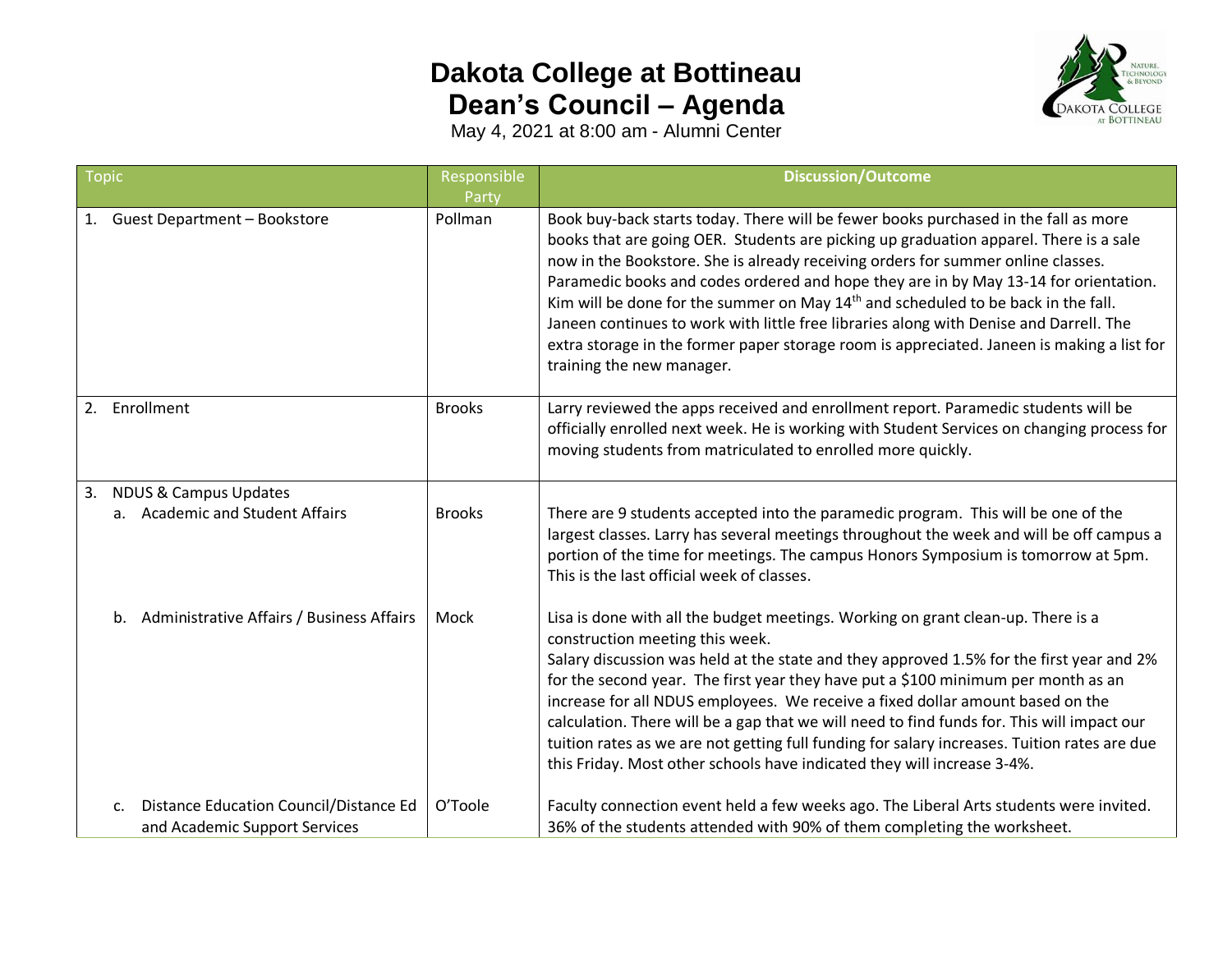## **Dakota College at Bottineau Dean's Council – Agenda**



|                                            |          | $\bullet$ $\bullet$ $\bullet$ $\bullet$ $\bullet$ $\bullet$ $\bullet$ $\bullet$<br>7 1901 1914                                                                                                                                                                                                                                                                                                                                                                                                                                                                                                                                                                                                                                                                                                                                                                                                                                                        |  |
|--------------------------------------------|----------|-------------------------------------------------------------------------------------------------------------------------------------------------------------------------------------------------------------------------------------------------------------------------------------------------------------------------------------------------------------------------------------------------------------------------------------------------------------------------------------------------------------------------------------------------------------------------------------------------------------------------------------------------------------------------------------------------------------------------------------------------------------------------------------------------------------------------------------------------------------------------------------------------------------------------------------------------------|--|
|                                            |          | Kayla has a Distance Ed Directors meeting today. Items on the agenda include Dakota<br>Digital Academy, OER, Great Plains, and federal updates.<br>Kayla also joined the Collaborative Higher Ed Research Group which focuses on online<br>education. Stacy has been traveling for dual credit registrations at high schools in the<br>area. A DC Advisory Committee has been formed with membership of high school<br>principals, counselors, faculty and staff. The group will start meeting next year.<br>HB 1375 has been passed. It looks as though dual credit students can receive a waiver in<br>tuition through BND if they continue their education at a ND college. Will look into the<br>bill a little closer.<br>DC tuition rate for fall has not yet been set. This will be set across the board for all the<br>schools at the same percentage. Kayla is getting quotes for cubicles, etc. for moving into<br>the student success area. |  |
| d. Public Affairs Council                  | Hageness | A counselor mailing piece to be inserted into a magazine will be sent out in Manitoba in<br>May. Will be publishing a successful alumni story over the next few weeks, Mahalia<br>Cruz, Business graduate. New ads are recorded to include HTC scholarship<br>opportunities. The Campus Fair will be held next week, May 12 <sup>th</sup> with over 250 students<br>expected to attend.                                                                                                                                                                                                                                                                                                                                                                                                                                                                                                                                                               |  |
| e. Athletics                               | Gorder   | Regional meetings held last week along with the MONDAK meeting. Schools are waiting<br>to make decisions on fall testing and playing except for some MN CC's have already<br>made a decision not to play this fall. Last DCB coaches meeting for the year will be held<br>today. New changes on fund raising will be discussed. Last home baseball game was held<br>on Sunday. Playoffs this weekend for men's baseball and softball playoffs May 15.                                                                                                                                                                                                                                                                                                                                                                                                                                                                                                 |  |
| Chancellor's Cabinet / Dean's Update<br>f. | Migler   | Custodial Services is down two people, one due to health conditions and one no longer<br>at the college. Dr. Migler will be meeting with the new Physical plant director to discuss<br>open positions.<br>Construction meeting will be held today. Getting ready to break ground for the new<br>dining center.<br>We have been awarded a grant from EPA close to \$400,000 to remove asbestos and<br>hazardous materials in old main and Milligan hall.<br>Minot City Council meeting approved the request on Trinity health building purchase.<br>City of Minot and MSU Foundation will sign agreement.                                                                                                                                                                                                                                                                                                                                              |  |